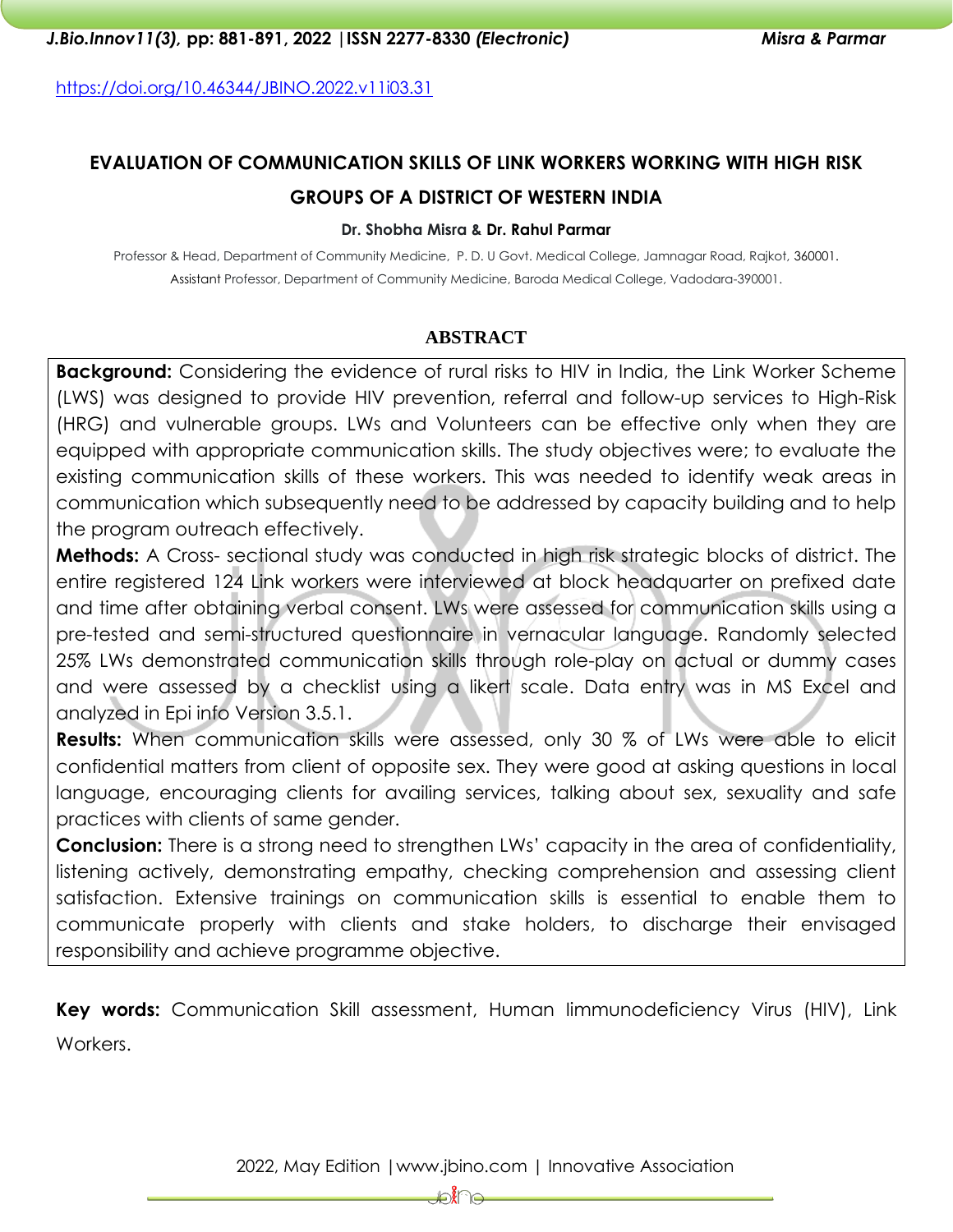**Background:** The Link Worker Scheme (LWS) has been proposed under National AIDS Control Programme III (Acquired Iimmunodeficiency Disease). (1) The scheme has been implemented since 2008 in rural and tribal areas of India, specifically addressing populations with high-risk behaviors (including High Risk Groups and Bridge Populations) to prevent Human Iimmunodeficiency Virus (HIV) and Sexually Transmitted Infections (STIs) as they are difficult to reach out.(2) It has introduced a new cadre of worker; the Link Worker (LW) to be introduced at the village level. These workers are community based salaried female and male youth workers with a minimum level of education. They can easily discuss intimate human relations and practices of sex and sexuality and help equip high-risk individuals and vulnerable young people with information and skills to prevent the spread of HIV and STI. They are link between the High Risk Groups (HRG) and the service provider and are supposed to talk to service providers for arranging services for them, also providing referral and follow-up services. LWs can be effective only when they are equipped with appropriate communication skills. Communication is key determinant of patient satisfaction and concordance. [3] There was a need to identify weak areas in communication skills of LWs which subsequently needed to be addressed by capacity building and to help the program outreach effectively. Hence, the current study was conducted to evaluate the existing communication skills of Link Workers working with High Risk Groups of a district of Western India regarding HIV/AIDS.

**Methods**: A Cross- sectional study was conducted in 5 strategic blocks of the district as identified by state AIDs Control Society. The entire registered 124 Link workers were tried to be interviewed and observed at block headquarter on prefixed date and time after obtaining verbal consent. The platform for activity is Youth Information centre. LWs were evaluated for communication skills using a self administered, pre-tested and semistructured questionnaire in vernacular language. Thereafter, randomly selected 25% LWs demonstrated communication skills on actual or dummy cases, observed and assessed through a checklist. The participants were given situations for roleplay wherein one participant would be a client and the other one the counselor (link worker). A scale indicating very poor, poor, average, good and excellent was prepared to measure Link Workers' rapport building skills, communication skills, skills of counseling on 14 different aspects such as making client comfortable, ensuring confidentiality, language, listening, sensitivity, time devoted, information given, informing about safe practices and others. Data entry was in MS Excel and analyzed in Epi info Version 3.5.1.

**Results:** All registered, 124 Link workers were tried to be contacted and observed at block headquarter on prefixed date and time. A total of 102 Link Workers present responded to the self -administered evaluation of communication skills questionnaire.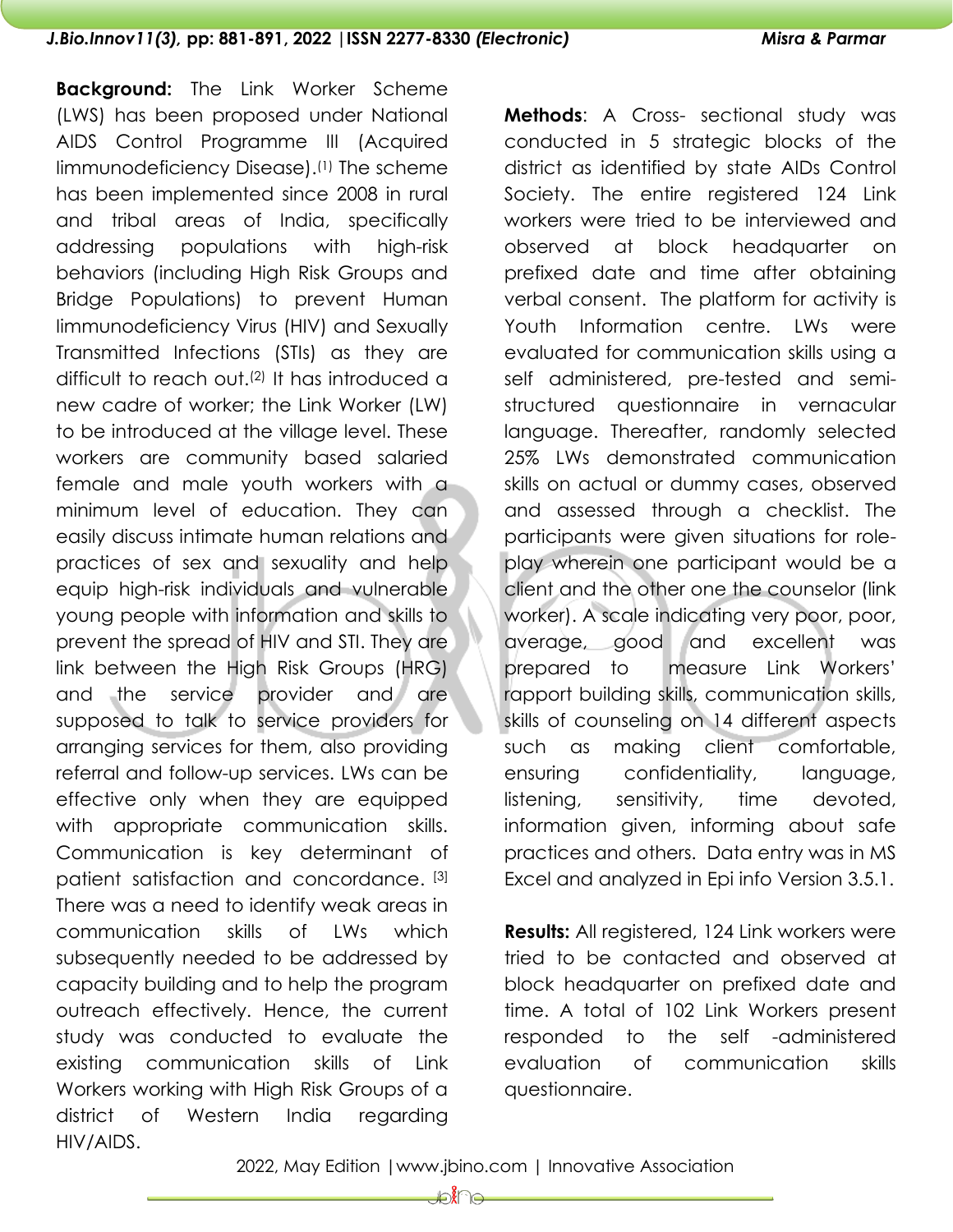**Evaluation of communication skills of the workers**: *Place of Counseling;*–Majority (71.6%) of the link workers preferred an isolated place for communication, while 42.2% of them choose client's home. *Adequate time for counseling;*–Majority of (95.1%) link workers thought that, they were able to devote sufficient time for communication with their clients. *Language and dialect;*–82.4% of link workers always felt comfortable while interacting with their client in local language, whereas the rest felt the same sometimes only. *Voice modulation;*– Majority (89.2%) of link workers could modulate their voice during conversation while 10.8% were interacting in monotonous voice. *Greeting the clients;*– Also majority (97.1%) of them mentioned that they greet their clients, when they met them. *Comfort level while interacting with High Risk Group;-*Almost 62.7% link workers always felt comfortable while interacting with high risk groups such as Men having Sex with Men (MSMs), Female Sex Worker (FSWs) and Trans gender (TGs) while 35.3% of them sometimes did not feel comfortable in doing so. *Comfortably talking about sex and sexuality*;–Nearly 81/97 ( 83 %) of the link workers felt comfortable each and every time in discussing sex/sexuality issues as well as showing Information Education Communication (IEC) material to their clients. *Comfortably demonstrating condom use on penis model;-*–It is also noted that 69.6% of link workers always felt comfortable while demonstrating condom on penis model to the clients whereas 27.5% of them sometimes felt so and a small number (3%) never felt comfortable.

*Gathering confidential information;*–When asked about their methods of gathering confidential information of their clients, 31.4% of the link workers collected client's information by winning their trust, 26.5% by making friendship with client and 24.5% by taking help of client's family member or friend. Also noted is that, 60.8% of the link workers mentioned that they were sometimes able to extract confidential information, while only 36.3% link worker succeeded every time while gathering confidential matter of their clients. 89.2% of link workers were aware regarding issues of maintaining confidentiality in HIV/AIDS. *Overcoming silence of the client* ;–To overcome silence on part of client during communication a good number of examples were mentioned by Link workers like, 30.4% of the link workers tried to find out their client's problem and helped them, 25.5% changed the topic and asked again after sometime. Nearly 40% of the LWs were unable to deal with the situation when their clients become silent. *Tackling aggressive clients;*–Whenever clients got angry during communication, 35.3% of the link workers tried to calm them down and won their trust by giving them proper advice. 33.3% were never angry on client, 17.6% tried to know the reason for anger and solved their problem. 9% did not talk with clients who became aggressive and left the place quietly. *Method of Communication with Illiterate Client;* For communication with illiterate clients, nearly half of the link works used local language, while 65.7% link workers mentioned taking help of IEC material or posters. *Communicating with the client of opposite sex*;–About one third of the link workers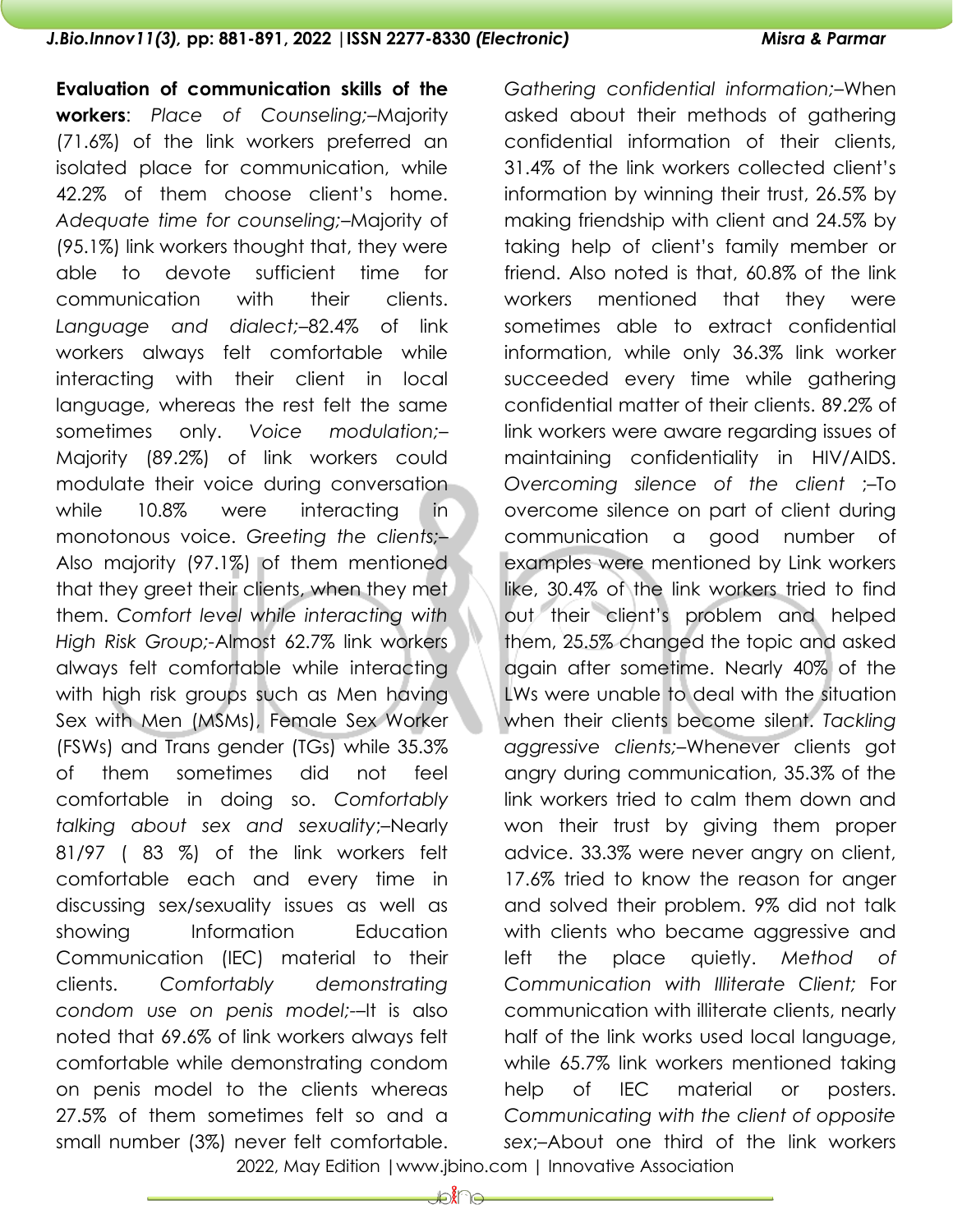could talk about the disease, nearly 25 % were able to discuss sex and sexuality relationship issue along with STIs as well as condom demonstration with client of opposite sex. Only 6% of link workers took help of female colleagues for female clients and male colleagues for male clients. Rest used skills like talking in isolated place, using IEC materials etc. *Advice for referral*;–For referral services 33.3% of the link workers referred clients to Primary Health Center (PHC), Community Health Center (CHC) and Integrated Counseling & Testing Center (ICTC). It is also mentioned by them that by giving proper advice 23.5% of them could convince their clients for partner notification, while 13.5% of the link workers explained them that, HIV is a highly infectious disease that may endanger their partner's life. *Difficulties faced while communicating with Clients;-* 38.2% of the link workers faced difficulty in collecting confidential information, 15.7% didn't feel comfortable talking about sex and sexuality issues. It is important to note that 16.7% of the link workers had no problems while interacting with clients. Few mentioned difficulty in counseling clients for HIV test and identifying partners of FSWs. *Need for training;*-20.6% of the link workers felt the need of training in identifying MSM partners, 18.6% of link workers wished to undertake further training in HIV related materials, while 17.6% needed training for development of Communication skills.

5% of LWs did not feel that training was required for them.

**Qualitative Observation Analysis and Interpretation:** 25% of the LWs who

responded to the self -administered evaluation of communication skills questionnaire were selected randomly for the qualitative observations. 27 participants thus selected were explained of the objective of the research, methodology and (what to do in the exercise) the process. The participants were given the following situations for roleplay wherein one participant would be a client and the other one the counselor (link worker).

Scenario 1: Antenatal Care (ANC) mother.

Scenario 2: Teenage boy with burning micturation.

Scenario 3: A girl (18 years) having Pelvic Inflammatory Disease/ Lower Abdominal Pain (PID/ LAP).

Scenario 4: Condom Demonstration with Female Sex Worker.

Scenario 5: Condom Demonstration with Men having sex with men.

The data interpretation with reference to the skills is discussed in detail as under and the scores obtained for each of the skills are presented in Table 1. The gaps as observed in case scenarios corroborate with the gaps identified from the selfadministered semi-structured questionnaire administered to them.

**Rapport Building:** *Making client and self comfortable;* Nearly half of the link workers understand the importance of making client comfortable. They offered a seat, welcomed them using words like '*Aao Beta*'; '*Mitra ni jem vaat karjo*'; '*Kevun chhe?*' (Please come, talk like a friend, How are you?). While another half (nearly 10-14) of them had difficulty in making themselves comfortable and no effort was made by them. In such cases, clients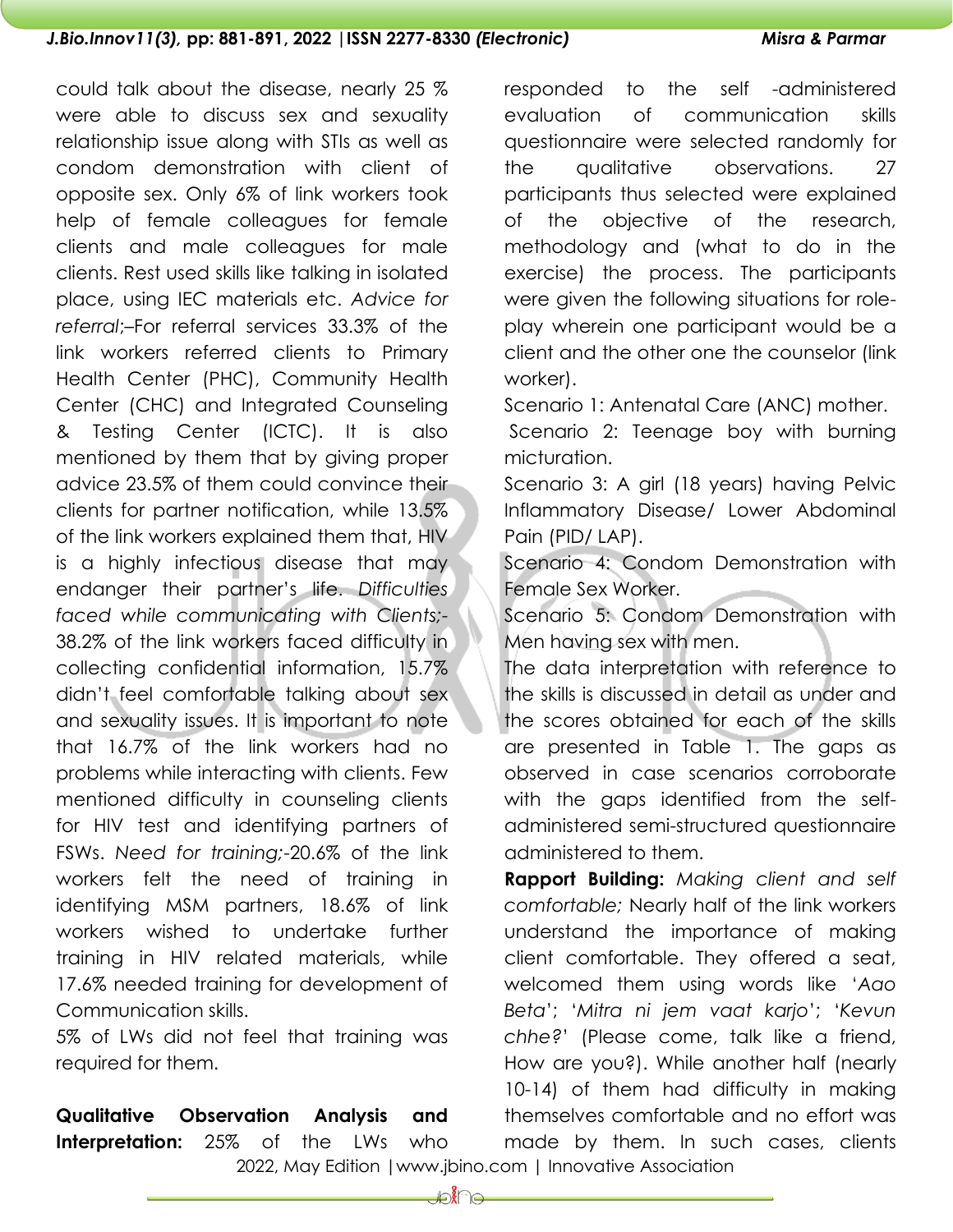themselves introduced themselves to link worker and started to narrate their problem. While findings of the selfadministered questionnaire point out that majority (97.1%) of them mentioned that they greet their clients, when they met them.

**Ensuring privacy and confidentiality:** Most of the link workers (18 out of 27) did not make conscious effort or not very specifically talked to ensure privacy. In few cases the clients themselves inquired about confidentiality. Link workers were showing below average understanding in this matter. However, few of them showed their extreme concern by saying '*Aapni vaat koi jaanshe nahin'; 'Ahin ekantaj chhe*'; (nobody will know about our conversation, there is privacy here) stressing upon the importance of confidentiality.

**Enquiring about general information and issue specific information;** Tone and *language;*11 out of 27 showed average understanding regarding use of language and tone modulation. While talking to clients, some of the link workers were pressuring them to speak and some of them were extremely monotonous, as a result, they missed the focus in conversation e.g. '*Aree tein condom vishe koi paasethi nathi sambhlyun? Tein sambhlyun nathi to tare jaanvun jaroori chhe'*. (Have you not heard of condoms from anywhere? If not, then is it necessary to know?)

 2022, May Edition |www.jbino.com | Innovative Association **Asking questions in local language:** 20 out of 27 link worker showed average or above average understanding in asking questions

in local language. They used local terms like; '*Darad upade tyare tarat phone karjo'; 'Gharwala shun kahe chhe*'. (call immediately if you have pain, what does the spouse say?)

**Sensitivity in asking questions:** 8-12 link workers showed average to above average sensitivity in asking questions. '*Tamare ketla partner chhe te janavavama vandho to nathi ne*?'; '*HIV testing karavavun gamshe?*' '*Divas ma ketla sambandh thaay*?' (How many sexual partners do you have, is there issue in disclosing? Will you like to go for HIV testing? How many sexual relations do you have in a day?)However, 15 link workers showed poor or very poor sensitivity in asking questions, like asking directly about '*Vijatiya aakarshan thatun hashe*?' (opposite sex attraction must be there) without talking on any other aspect. There was no atmosphere of counseling created, instead there was only one-way communication from worker's side; no exploring about feelings/ emotions was observed.

**Adequate time given to understand and answer questions:** Half of the link workers gave sufficient time while another half of them hurriedly completed the session. They only gave information and made no effort to counsel the client.

**Paraphrasing/ rephrasing:** Very few link workers showed some use of paraphrasing the sentences if not understood by the client by asking '*Mein shun kahyun*?' ( What did I say) They had no concept of 'paraphrasing'. While most of them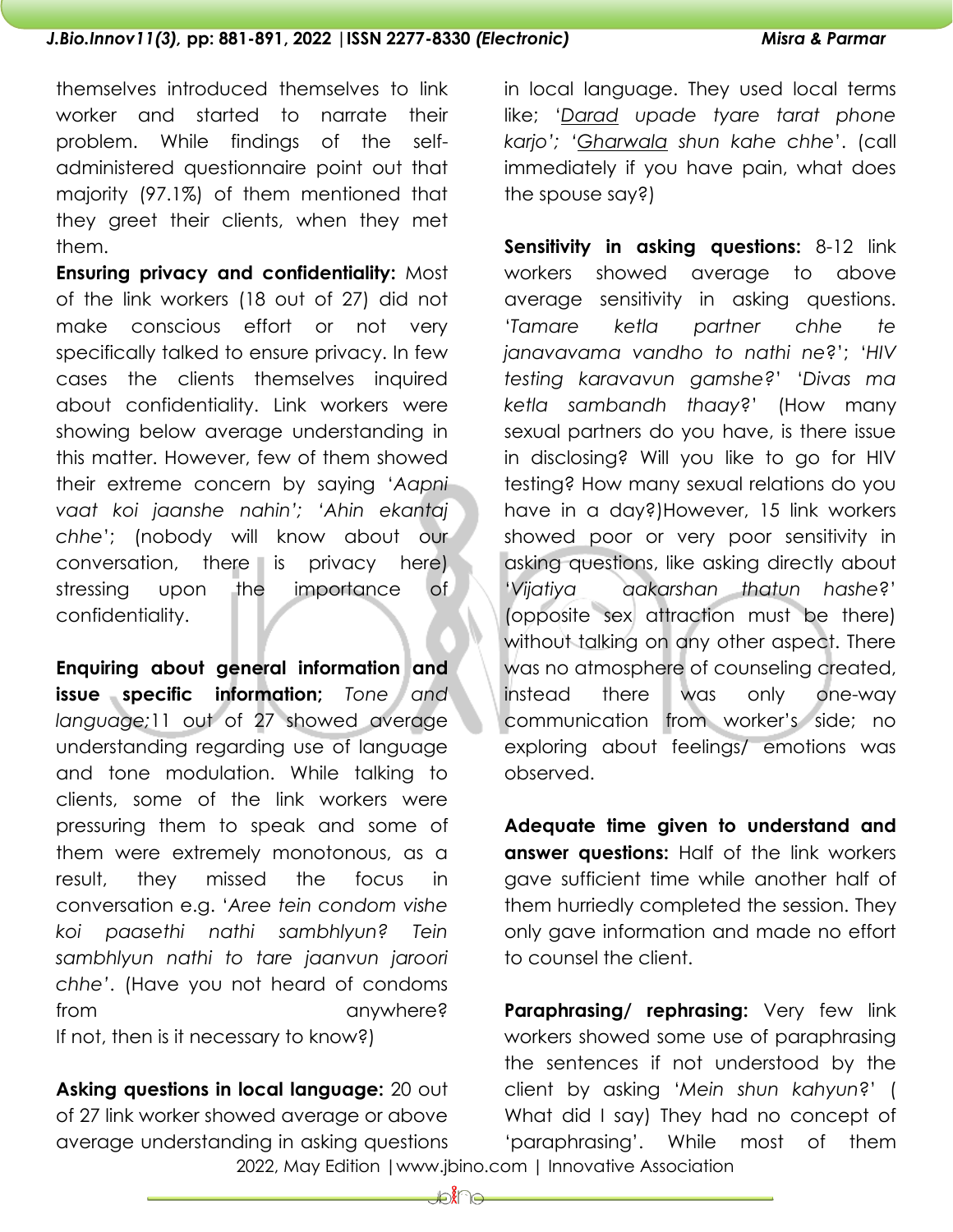checked and verified whether information on 'vaccination' is understood properly or not.

**Able to keep conversation alive:** Nearly half of link worker were observed to put in average effort to keep the conversation alive. They tried to maintain good flow of communication. Sometimes clients kept on asking and demanded information. While other half of them were just not motivated to talk and communication was very low.

### **Demonstrating empathy and concern:** As a

group almost all the Link workers were not consciously trying to demonstrate empathy toward the clients. Few of them could put good effort when client said, "*I am scared of having such relationship*" or while asking about HIV test result, client had tears in her eyes where link worker could show concern.

**Encouraging for availing services:** Link workers demonstrated average or good ability in encouraging clients for availing services like free check-up, institutional delivery, help from ASHA workers, District AIDS Prevention and Control Unit (DAPCU), etc.

**Giving Hope & Listening attentively and actively:** 18 out of 27 link workers did not demonstrate sensitivity in giving hope to the clients. Few of them have given hope for safe deliver and assurance for wellbeing of mother and child. Nearly half of them demonstrated average to good skills of listening with patience to the questions raised by the client pertaining to misconceptions, marital issues, etc. While

other half did not give much importance to active listening; as a result the conversation turned out to be irrelevant and improper responses were received.

**Discussing safe practices and preventive measures:** Nearly half of the link workers did not cover issues related to safe practices in case of ANC and adolescent boy/girl. However, in case of MSM, FSW, link workers made sure to talk on safe practices and preventive measures. They were comfortable to talk on proper care and appropriate way to dispose off condoms, ensuring quality of it, difficulties faced by client in practicing safe methods. They did very good demonstration before the client and tried to reduce disliking of the client for use of the same by applying condom jelly on own face.

**Comfortable about talking sex and sexuality:** More than half of the link workers were comfortable in talking about sex and sexuality related issues; with FSW and MSM they really took care to convey properly to them about it. While in case of adolescent girls-boys and sometimes in case of ANC client, they did not give much importance to this aspect and did not probe much and as a result scored poor in this area.

**Checking comprehension:** Majority of the workers (22 out of 28) did not understand value of checking of comprehension (understanding) of the client regarding the information given to them. This is one of the major shortcomings in the process of counseling by the workers. *Observation of*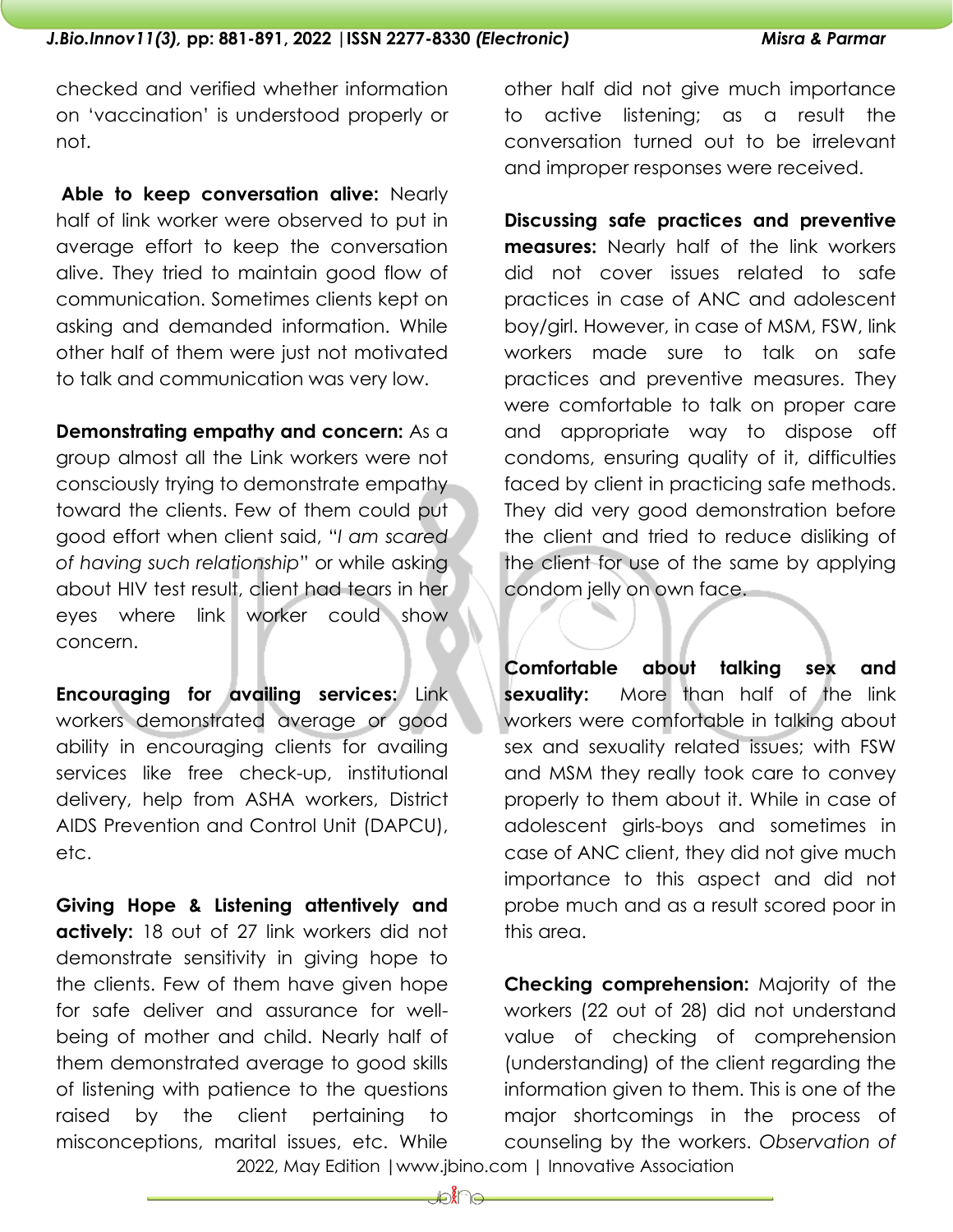*clients verbal/non-verbal to assess his satisfaction;* Nearly half of them were not conscious about whether the clients are satisfied with the services or not. Some of them were worst in this area. However, 10 to 12 workers were concerned about clients feelings and satisfaction, which was

demonstrated by asking the client, '*kevun lagyun', 'fari aavsho?', 'bijo koi prashna hoy to puchho', 'barabar samjhan padi*?' etc. (How did you feel?, come again, you can ask if you have any other concern, Have you understood properly?)

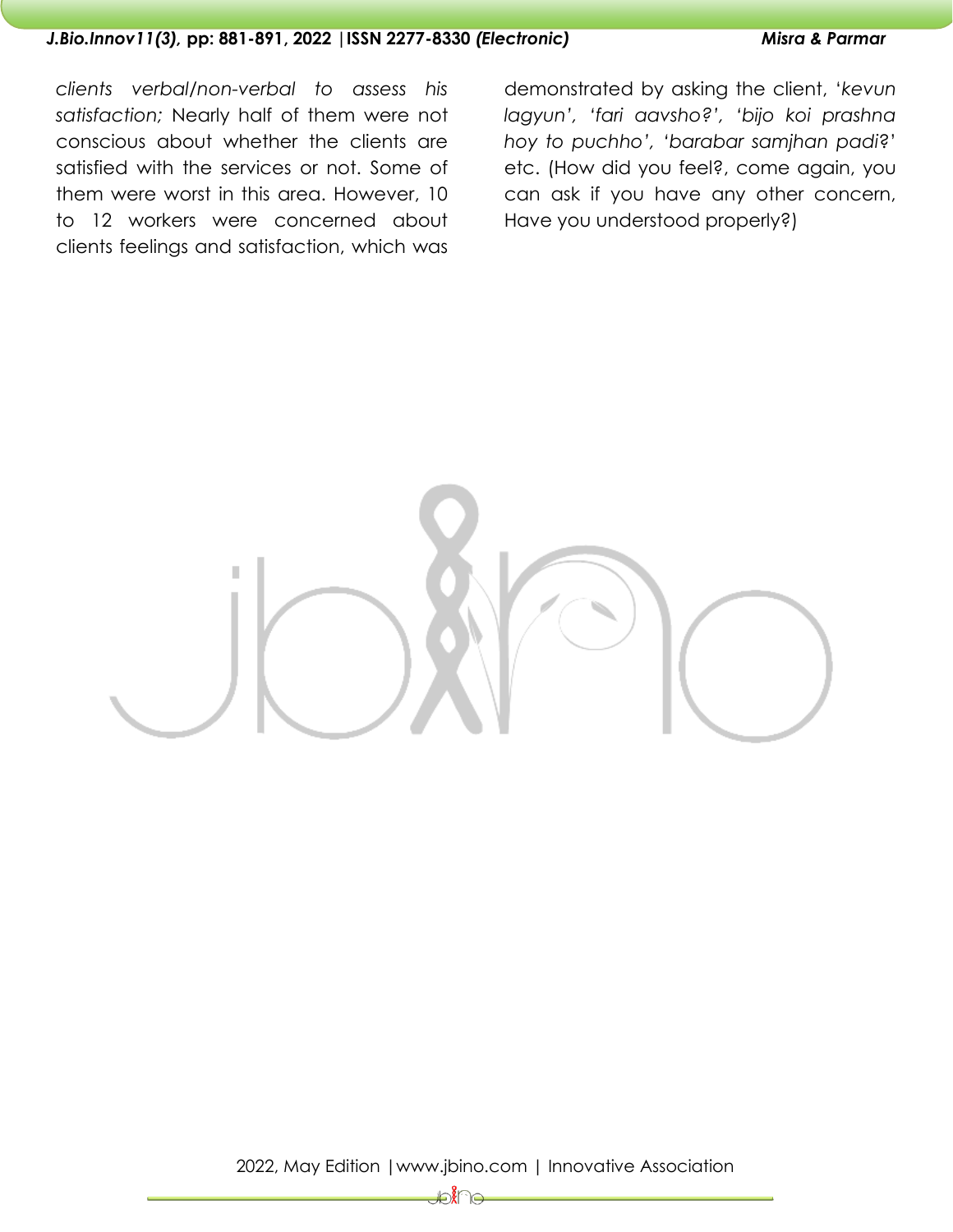**Table1, Scoring of Communication Skills of Link Workers observed during Qualitative Observations (Role play Case Scenarios)** 

| <b>Selected</b><br>Communication<br><b>Skills</b>                                  |                                | No. of Link Workers according to their<br><b>Performance</b> |                |                |                 |                  |                |
|------------------------------------------------------------------------------------|--------------------------------|--------------------------------------------------------------|----------------|----------------|-----------------|------------------|----------------|
|                                                                                    | <b>Mean Score</b><br>Out 5(SD) | Worst                                                        | Very Poor      | Poor           | Average         | Good             | Excellent      |
| client<br>Making<br>and<br>self<br>comfortable                                     | 2.3(1.23)                      | $\overline{2}$                                               | 6              | 6              | 10              | $\overline{2}$   | $\mathbf{1}$   |
| Privacy<br>Ensuring<br>and<br>Confidentiality                                      | 1.8(1.45)                      | 6                                                            | 7              | 6              | $\overline{4}$  | 3                | $\mathbf{1}$   |
| Tone and Language                                                                  | 2.5(0.89)                      | $\boldsymbol{0}$                                             | $\overline{4}$ | 9              | 11              | 3                | $\overline{0}$ |
| in<br>Asking<br>questions<br>Local<br>Language                                     | 3.0(1.19)                      | $\overline{0}$                                               | $\overline{4}$ | 3              | 10              | 9                | $\mathbf{1}$   |
| in<br>Sensitivity<br>asking<br>questions                                           | 2.3(1.12)                      | $\mathbf{1}$                                                 | 7              | $\overline{7}$ | 8               | $\overline{4}$   | $\overline{0}$ |
| time<br>given<br>Adequate<br>to<br>understand<br>and<br>the<br>answer<br>questions | 2.3(1.25)                      | $\overline{4}$                                               | $\overline{2}$ | 8              | 9               | $\overline{4}$   | $\overline{0}$ |
| Paraphrasing - rephrasing                                                          | 1.0(1.14)                      | 13                                                           | $\mathfrak{S}$ | 5              | $\overline{4}$  | $\overline{0}$   | $\overline{0}$ |
| Able to keep conversation alive                                                    | 2.1(1.23)                      | $\overline{4}$                                               | 3              | 8              | $\overline{9}$  | 3                | $\overline{0}$ |
| Demonstrating<br>empathy<br>and<br>concern                                         | 1.7(1.35)                      | $\overline{7}$                                               | $\tau$         | 3              | 8               | $\overline{2}$   | $\overline{0}$ |
| availing<br>for<br>Encouraging<br>of<br>services                                   | 2.9(0.87)                      | $\overline{0}$                                               | 3              | $\overline{2}$ | 16              | 6                | $\overline{0}$ |
| Giving hope                                                                        | 1.5(1.39)                      | 10                                                           | $\overline{3}$ | 6              | 6               | $\overline{2}$   | $\overline{0}$ |
| Listening attentively and actively                                                 | 2.2(1.61)                      | 5                                                            | 7              | $\overline{2}$ | 5               | $\overline{7}$   | $\mathbf{1}$   |
| Discussing safe practices<br>and<br>preventive measures                            | 2.4(1.12)                      | $\mathbf{1}$                                                 | 5              | 7              | 9               | 5                | $\overline{0}$ |
| Comfortable<br>about<br>and<br>sex<br>sexuality                                    | 2.5(1.47)                      | $\overline{4}$                                               | 3              | $\overline{4}$ | 8               | $\tau$           | $\mathbf{1}$   |
| Checking comprehension                                                             | 0.9(1.2)                       | 15                                                           | $\overline{4}$ | 3              | $5\overline{)}$ | $\boldsymbol{0}$ | $\overline{0}$ |
| clients<br>Observation<br>of<br>verbal/nonverbal to assess his<br>satisfaction     | 1.6(1.23)                      | 9                                                            | 6              | 3              | 6               | 3                | $\overline{0}$ |
| Overall                                                                            | 2.1(1.24)                      |                                                              |                |                |                 |                  |                |

The findings of observation of case scenarios through role-plays; the average score was 2.1(Table 1) on a scale of 1-5. Weakest areas were confidentiality, listening actively, demonstrating empathy, checking comprehension and assessing client satisfaction.

**Discussion & Conclusion:** Out of the total 102 link workers present and who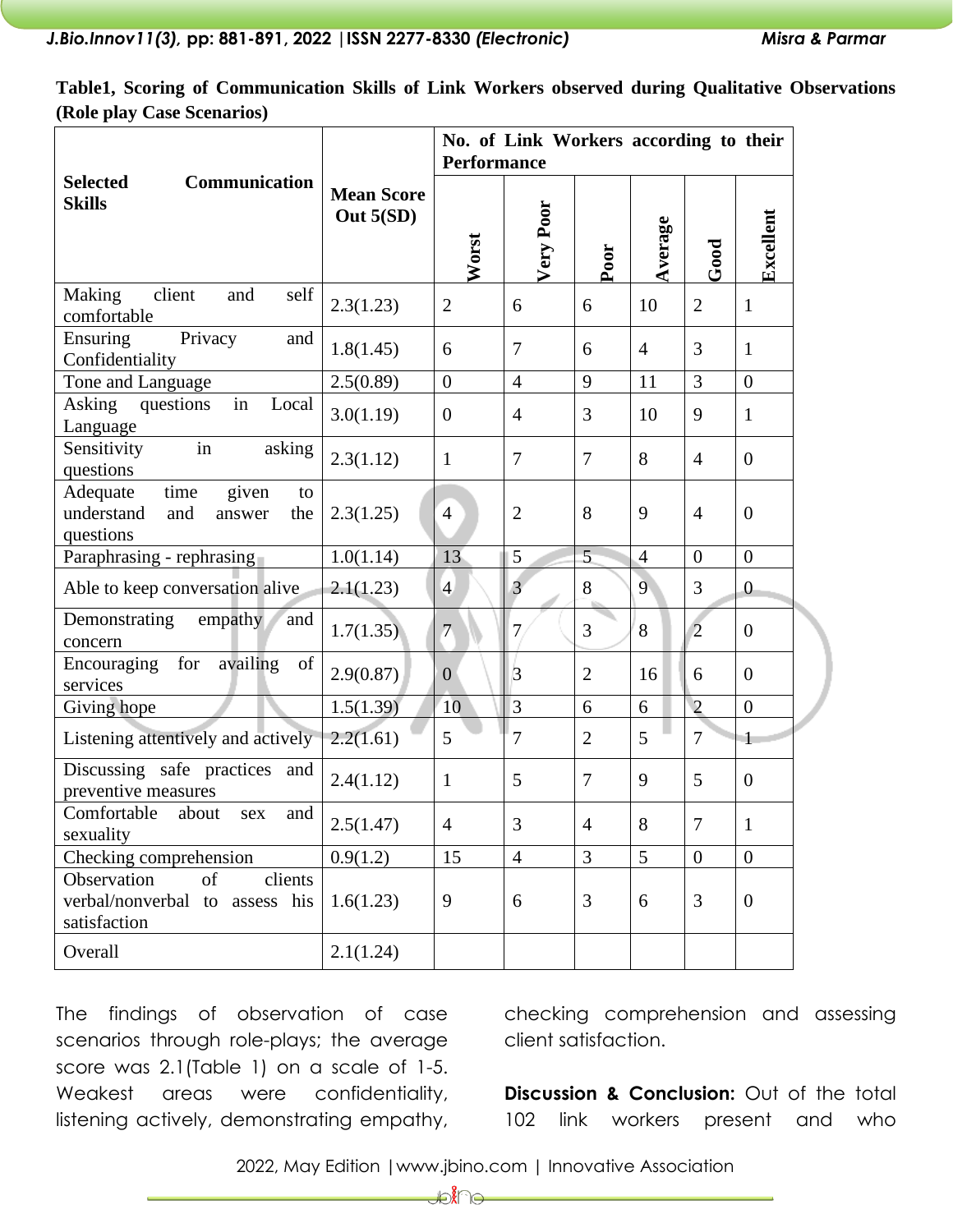responded to the evaluation of communication skills questionnaire 56.4% were males. Majority (71.6%) of them workers preferred an isolated place for communication. Almost 91% of them met their client at weekly interval, while 9% met fortnightly. Two third of the link workers always felt comfortable while interacting with high risk groups such as MSMs, FSWs and TGs. Being the crucial target group, uncomfortable feeling while interacting with them might hinder the preventive efforts in the community. Link workers were more comfortable while communicating with health sector personnel and NGO people, but they had difficulty in communicating with religious leaders and community leaders. It is also noted that two third of them always felt comfortable while demonstrating condom on penis model to the clients whereas 27.5% of them sometimes felt so and a small number (3%) never felt comfortable. The good aspect is that 89.2% link workers were aware of issues related to maintaining confidentiality in HIV/AIDS.

While communicating with client of opposite sex about two third of the link workers could not talk about the disease, only 25 % were able to discuss sex and sexuality relationship issue along with STI as well as condom demonstration with client of opposite sex.Nearly 40% were unable to deal with a situation when their clients become silent, while 9% did not talk with clients who become aggressive and left the place quietly. Both these situations can hamper the conveyance of important messages and inabilities to deal with such situations can adversely affect achievement of objectives. Only a third of

them succeeded every time while one third never succeeded in gathering confidential matter of their clients. In order to overcome stigma, discrimination and gender issues attached to HIV 36.3% of the link workers tried to remove misbelieves regarding HIV.

For referral services a third of them referred clients to PHC, CHC and ICTC. It is also mentioned by them that by giving proper advice 23.5% of them could convince their clients for partner notification, while 13.5% of them explained them that, HIV is a highly infectious disease that may endanger their partner's life. The link worker were involved in a lot of activities in Youth Information Centre of Red Ribbon Club ranging from celebration of festivals, playing different games, planting trees, holding mehndi competitions along with providing information about HIV/AIDS by showing posters and IEC materials. For creating awareness regarding HIV/AIDS in the community, 89.2% of the link workers adopted different activities such as drama, bhavai, posters or video clips. 20.6% of the link workers felt the need of training in identifying MSM partners, 18.6% of link workers wished to undertake further training in HIV related materials, while 17.6% needed training for development of Communication skills.

Role-play is widely used as an educational method for learning about communication in medical education. Role-play is used as a training method to acquire knowledge, attitudes and skills in a range of disciplines<sup>(4)</sup>, cross-cultural training $(5-6)$ , business and human resources.(7-8) The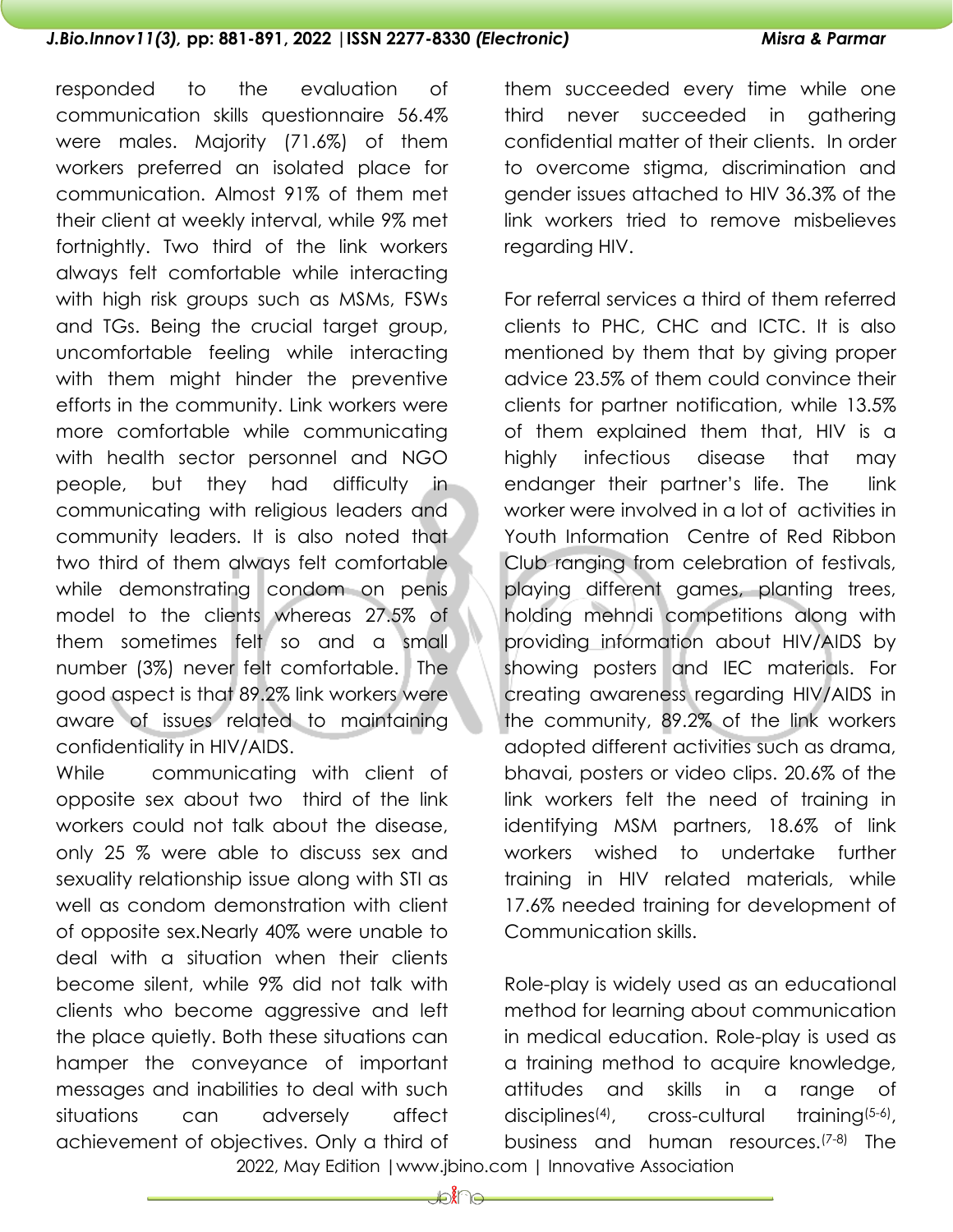participants were given situations for roleplay wherein one participant would be a client and the other one the counselor (link worker). The findings of observation of case scenarios through role-plays; the average score was 2.1(Table 1) on a scale of 1-5. Link workers are really good at asking questions in local language and keeping conversation alive, encouraging clients for availing services, talking about sex and sexuality and safe practices to the clients at high risk. Some attention should be given in making link workers sensitive about tone used to communicate and encouraging free flow of clients' expression, listening actively and then responding to the client properly. There is a strong need to strengthen link workers capacity in the area of paraphrasing sentences, demonstrating empathy, giving hope, checking comprehension and assessing client satisfaction where they scored around 1. Due to the level of educational qualification the link workers possess, it is understood that they may not be as skillful and comfortable as the counselors; however, with extensive trainings on counseling skills and updated information, the quality of counseling of the link workers can certainly be improved to help the programme outreach effectively and the same have been specifically recommended as a result of this study.

### **Specific recommendations:**

• LWs need an in-depth orientation of core and vulnerable groups' related issues like HIV and Gender, Stigma and discrimination. Detailed training on communications skills/counseling skills for LWs is essential to enable them to communicate properly with clients, stake holder and institute they network with. This is absolutely essential for them in order to adequately discharge their envisaged responsibility and achieve programme objective. Training on enabling environment including advocacy with stakeholders need to be organized to strengthen their ability to deal with diverse groups of stakeholders. These trainings need to be supplemented by refresher training and built up upon their communication skills.

- Field supervision of these workers in a supportive environment by District Resource Persons is also recommended.
- Exposure visits to targeted Intervention programmes being implemented near to their place would also help them to understand core group in a better way and help make them more comfortable in conversing with their clients.

**Statements and Declarations;** The authors declare that there are no known competing financial interests or personal relationships that could have appeared to influence the work reported in this paper.

**Acknowledgements;** We are grateful to all the participants (link workers) included in the study for their participation and cooperation without which the study would not have been possible. We acknowledge Gujarat State AIDS Control Society & UNICEF for the financial support.

2022, May Edition |www.jbino.com | Innovative Association

**References:**